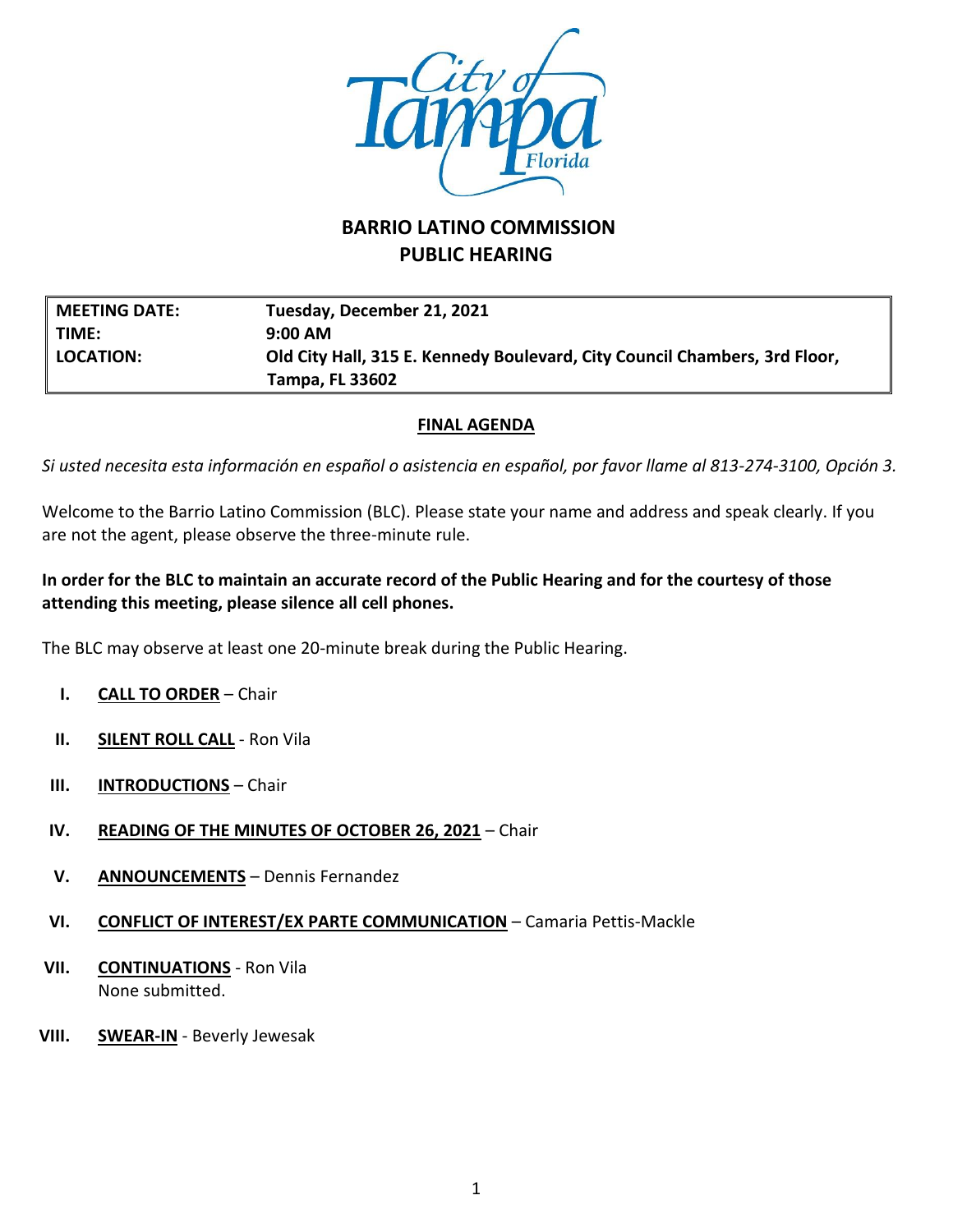## **IX. ITEMS TO BE REVIEWED:**

| <b>BLC 22-04</b> | <b>OWNER:</b>    | <b>Cherokee Associates</b>                                            |                      |
|------------------|------------------|-----------------------------------------------------------------------|----------------------|
|                  | AGENT:           | <b>Greg Wehling</b>                                                   |                      |
|                  | <b>DISTRICT:</b> | Ybor City                                                             |                      |
|                  | LOCATION:        | 1929 E. 7th Avenue                                                    |                      |
|                  | <b>REQUEST:</b>  | Certificate of Appropriateness - New Construction: Addition           |                      |
|                  | <b>PURPOSE:</b>  | Commercial                                                            |                      |
| <b>BLC 22-14</b> | <b>OWNER:</b>    | 2 W Properties, LLC                                                   |                      |
|                  | AGENT:           | Joe Gibbons                                                           |                      |
|                  | <b>DISTRICT:</b> | Ybor City                                                             |                      |
|                  | LOCATION:        | 2601 E. 11th Avenue                                                   |                      |
|                  | <b>REQUEST:</b>  | Certificate of Appropriateness - New Construction: Primary Structure, |                      |
|                  |                  |                                                                       | Accessory Structure, |
|                  |                  |                                                                       | Site Improvements    |
|                  | <b>PURPOSE:</b>  | Residential                                                           |                      |
| <b>BLC 22-15</b> | <b>OWNER:</b>    | 2 W Properties, LLC                                                   |                      |
|                  | AGENT:           | Joe Gibbons                                                           |                      |
|                  | <b>DISTRICT:</b> | Ybor City                                                             |                      |
|                  | LOCATION:        | 2603 E. 11th Avenue                                                   |                      |
|                  | <b>REQUEST:</b>  | Certificate of Appropriateness - New Construction: Primary Structure, |                      |
|                  |                  |                                                                       | Accessory Structure, |
|                  |                  |                                                                       | Site Improvements    |
|                  | <b>PURPOSE:</b>  | Residential                                                           |                      |
|                  |                  |                                                                       |                      |
| <b>BLC 22-16</b> | <b>OWNER:</b>    | 2 W Properties, LLC                                                   |                      |
|                  | AGENT:           | Joe Gibbons                                                           |                      |
|                  | <b>DISTRICT:</b> | Ybor City                                                             |                      |
|                  | LOCATION:        | 915 E. 15th Avenue                                                    |                      |
|                  | <b>REQUEST:</b>  | Certificate of Appropriateness - New Construction: Duplex,            |                      |
|                  |                  |                                                                       | Site Improvements    |
|                  | <b>PURPOSE:</b>  | Residential                                                           |                      |

### **X. ADJOURNMENT**